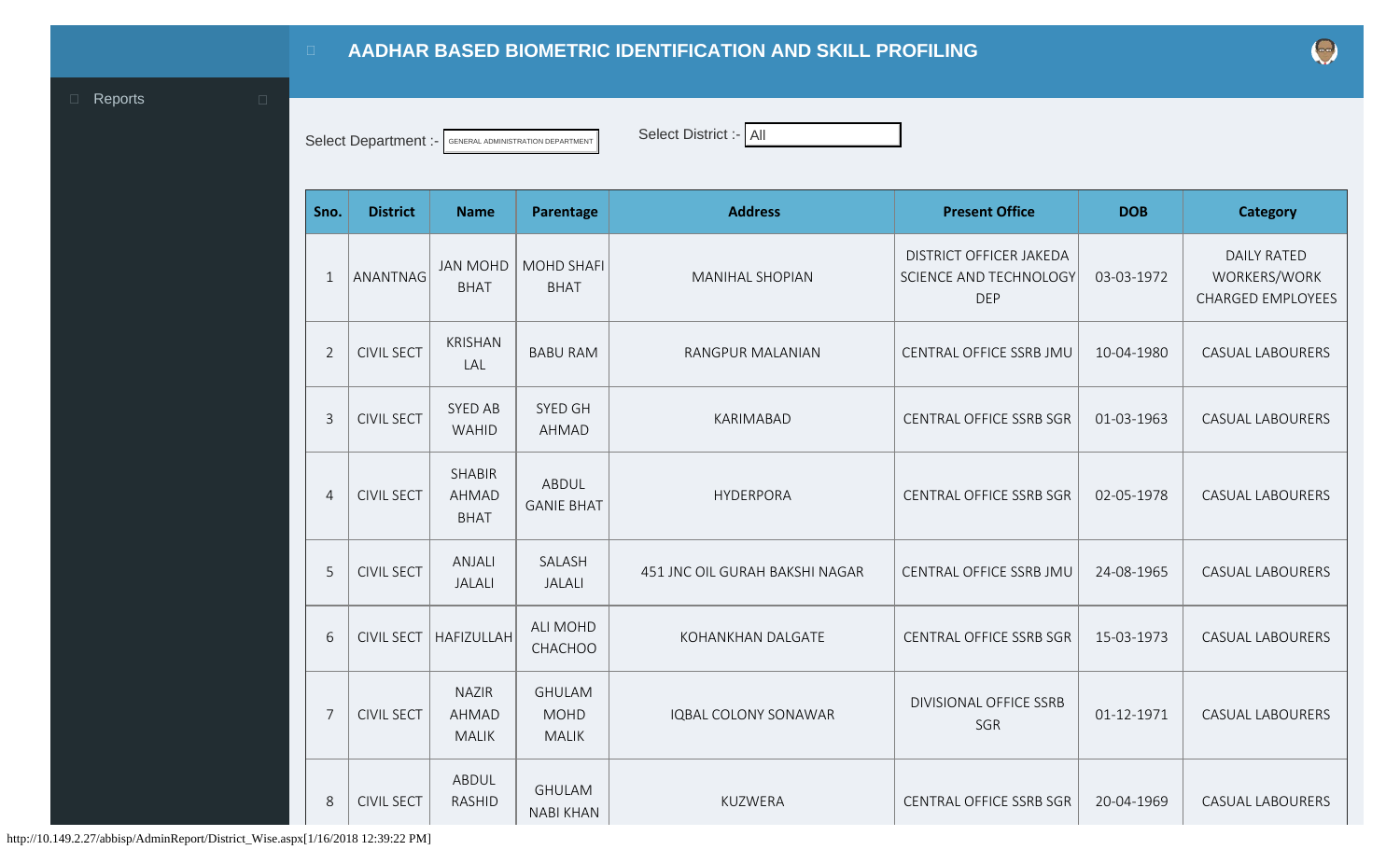|                |                   | <b>KHAN</b>                                 |                                            |                                                                                                                 |                                                          |            |                         |
|----------------|-------------------|---------------------------------------------|--------------------------------------------|-----------------------------------------------------------------------------------------------------------------|----------------------------------------------------------|------------|-------------------------|
| $\overline{9}$ | <b>CIVIL SECT</b> | <b>MASRAT</b><br>SAMED                      | AB SAMED<br>SOFI                           | <b>LITTER</b>                                                                                                   | <b>CENTRAL OFFICE SSRB SGR</b>                           | 01-03-1975 | <b>CASUAL LABOURERS</b> |
| 10             | <b>CIVIL SECT</b> | <b>FIRDOUS</b><br>AHMAD<br><b>MOCHI</b>     | <b>GH AHMAD</b><br><b>MOCHI</b>            | <b>GOWHARPORA</b>                                                                                               | CENTRAL OFFICE SSRB SGR                                  | 12-12-1987 | <b>CASUAL LABOURERS</b> |
| 11             | <b>CIVIL SECT</b> | MUZAMIL                                     | <b>GH HASSAN</b><br><b>HAKAK</b>           | <b>BUTASHAH MULLAH</b>                                                                                          | CENTRAL OFFICE SSRB SGR                                  | 15-03-1970 | <b>CASUAL LABOURERS</b> |
| 12             | <b>CIVIL SECT</b> | <b>NAZIR</b><br><b>AHMAD</b><br><b>BABA</b> | <b>HAJI ABDUL</b><br>REHMAN<br><b>BABA</b> | CHANDGAM PULWAMA                                                                                                | DIVISIONAL OFFICE SSRB<br>SGR                            | 01-04-1970 | <b>CASUAL LABOURERS</b> |
| 13             | <b>CIVIL SECT</b> | SYED<br><b>JUNAID</b>                       | <b>SYED ABUL</b><br><b>HASSAN</b>          | DISTT. SRINAGAR TEH. SRINAGAR VILL.<br>LANGI PORA ALI PORA BOTA KADAL BAGHI<br>ALI MARDAN                       | STATE ADVISORY BOARD<br>FOR THE DEVELOPMENT<br>PAHARI SP | 01-04-1987 | <b>CASUAL LABOURERS</b> |
| 14             | <b>CIVIL SECT</b> | <b>MOHD</b><br><b>HASSAN</b>                | GH. RASOOL                                 | DISTT. KARGIL TEH. SANKOO VILL. TAMBIS                                                                          | STATE ADVISORY BOARD<br>FOR THE DEV.OF PAHARI            | 19-05-1988 | <b>CASUAL LABOURERS</b> |
| 15             | <b>CIVIL SECT</b> | SHAMIM<br>AHMED                             | <b>SHAH MOHD</b>                           | DISTT. SAMBA TEH. SAMBA VILL. KHARA<br><b>MADANA</b>                                                            | STATE ADVISORY BOARD<br>FOR THE DEVELOPMENT OF<br>PAHARI | 15-04-1980 | <b>CASUAL LABOURERS</b> |
| 16             | <b>CIVIL SECT</b> | <b>NAHIDA</b><br>FAROOQ                     | FAROOQ<br>AHMAD<br><b>BHAT</b>             | DISTT. SRINAGAR TEH. SRINAGAR SOUTH<br>VILL. WAZIR BUILDING SHALLA KADAL HABA   FOR THE DEVELOPMENT OF<br>KADAL | STATE ADVISORY BOARD<br>PAHARI                           | 06-03-1981 | <b>CASUAL LABOURERS</b> |
| 17             | <b>CIVIL SECT</b> | S. KULBIR<br>SINGH                          | S. UTTAM<br>SINGH                          | VILL SHEKHU PUR (PALOUTRA) RAMGARH                                                                              | <b>BOPEE</b>                                             | 10-06-1984 | CASUAL LABOURERS        |
| 18             | <b>CIVIL SECT</b> | <b>MADAN LAL</b>                            | SH. KAKA<br>RAM                            | SIMBALWALI THE. VIJAYPUR SAMBA                                                                                  | <b>BOPEE</b>                                             | 12-09-1970 | <b>CASUAL LABOURERS</b> |

http://10.149.2.27/abbisp/AdminReport/District\_Wise.aspx[1/16/2018 12:39:22 PM]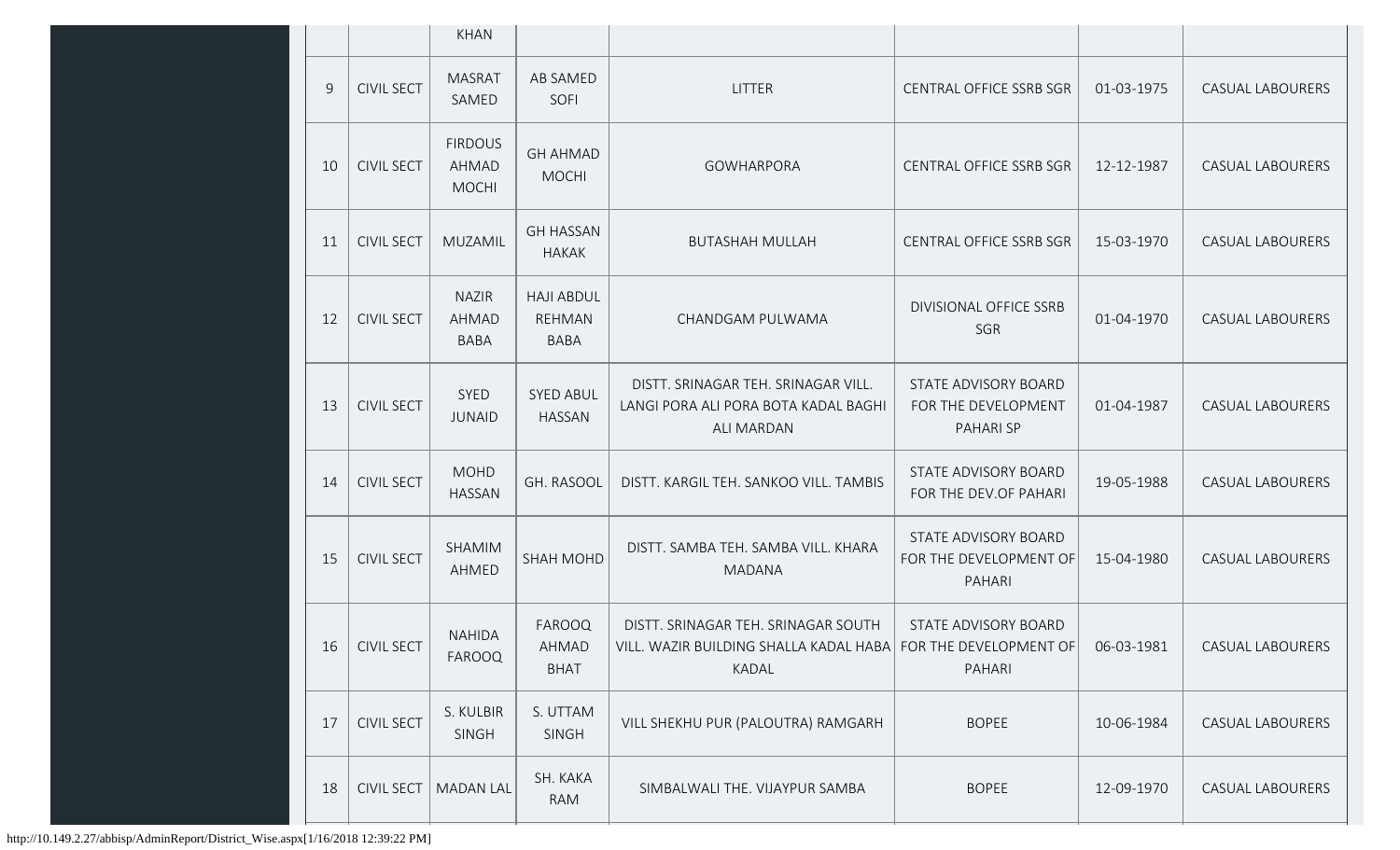| 19 | <b>CIVIL SECT</b> | JAGDISH LAL                                   | SH. MOHAN<br>LAL                                      | JAMMU MARH DAL SUDAN                                  | <b>BOPEE</b>    | 08-01-1975 | <b>CASUAL LABOURERS</b> |
|----|-------------------|-----------------------------------------------|-------------------------------------------------------|-------------------------------------------------------|-----------------|------------|-------------------------|
| 20 | <b>CIVIL SECT</b> | SHAFAYAT<br><b>SHAFI BHAT</b>                 | <b>MOHD SHAFI</b><br><b>BHAT</b>                      | MUNAWAR ABAD KHAYAM ROAD NEAR<br>HOTAL IKWAN SRINAGAR | <b>BOPEE</b>    | 06-05-1979 | <b>CASUAL LABOURERS</b> |
| 21 | <b>CIVIL SECT</b> | ABDUL<br><b>RASHID</b><br><b>GANAI</b>        | ABDUL<br><b>KARIM</b><br><b>GANAI</b>                 | ASHKAN PORA HANDWARA                                  | <b>BOPEE</b>    | 25-03-1977 | <b>CASUAL LABOURERS</b> |
| 22 | <b>CIVIL SECT</b> | JAMSHIED<br><b>AHMAD</b><br><b>MIR</b>        | ABDUL<br><b>RASHID MIR</b>                            | NASEEM BAGH SADRABAL SRINAGAR                         | <b>BOPEE</b>    | 01-01-1979 | <b>CASUAL LABOURERS</b> |
| 23 | <b>CIVIL SECT</b> | <b>SLAM DIN</b><br>QAZI                       | SH. ABDUL<br><b>MAJEED</b>                            | VILL SANKE BALMATHKOTE MOHORE                         | <b>BOPEE</b>    | 06-06-1986 | <b>CASUAL LABOURERS</b> |
| 24 | <b>CIVIL SECT</b> | SH. BASHIR<br>AHMAD<br><b>WANI</b>            | LATE.<br><b>GOLAM</b><br><b>RASOOL</b><br><b>WANI</b> | KHON-MOOH NASIR SHAH COLONY<br>SRINAGAR               | <b>BOPEE</b>    | 06-07-1977 | <b>CASUAL LABOURERS</b> |
| 25 | <b>CIVIL SECT</b> | KULDEEP<br><b>KUMAR</b>                       | ANRINDER<br><b>KUMAR</b>                              | BALMIKI CHOWK GANDHI NAGAR JAMMU                      | <b>JK BOPEE</b> | 15-04-1985 | <b>CASUAL LABOURERS</b> |
| 26 | <b>CIVIL SECT</b> | <b>MOHMMAD</b><br><b>ASLAM</b><br><b>KHAN</b> | <b>MOHMMAD</b><br>AKBAR KHAN                          | SHANKER PORA PAKHER PORA BUDGAM                       | <b>BOPEE</b>    | 25-12-1977 | <b>CASUAL LABOURERS</b> |
| 27 | <b>CIVIL SECT</b> | <b>JAVEED</b><br><b>IQBAL</b>                 | <b>MOHD</b><br>YOUSAF                                 | BAGLA BARTH KULUHAND POVNCHRA<br><b>DODA</b>          | <b>BOPEE</b>    | 20-06-1987 | <b>CASUAL LABOURERS</b> |
| 28 | <b>CIVIL SECT</b> | <b>RANJEET</b><br><b>KUMAR</b>                | SH. DES RAJ                                           | VILL. KALAH SWANKHA                                   | <b>BOPEE</b>    | 24-03-1976 | <b>CASUAL LABOURERS</b> |
|    |                   | SHOWKAT                                       | <b>MOHD</b>                                           |                                                       |                 |            |                         |

http://10.149.2.27/abbisp/AdminReport/District\_Wise.aspx[1/16/2018 12:39:22 PM]